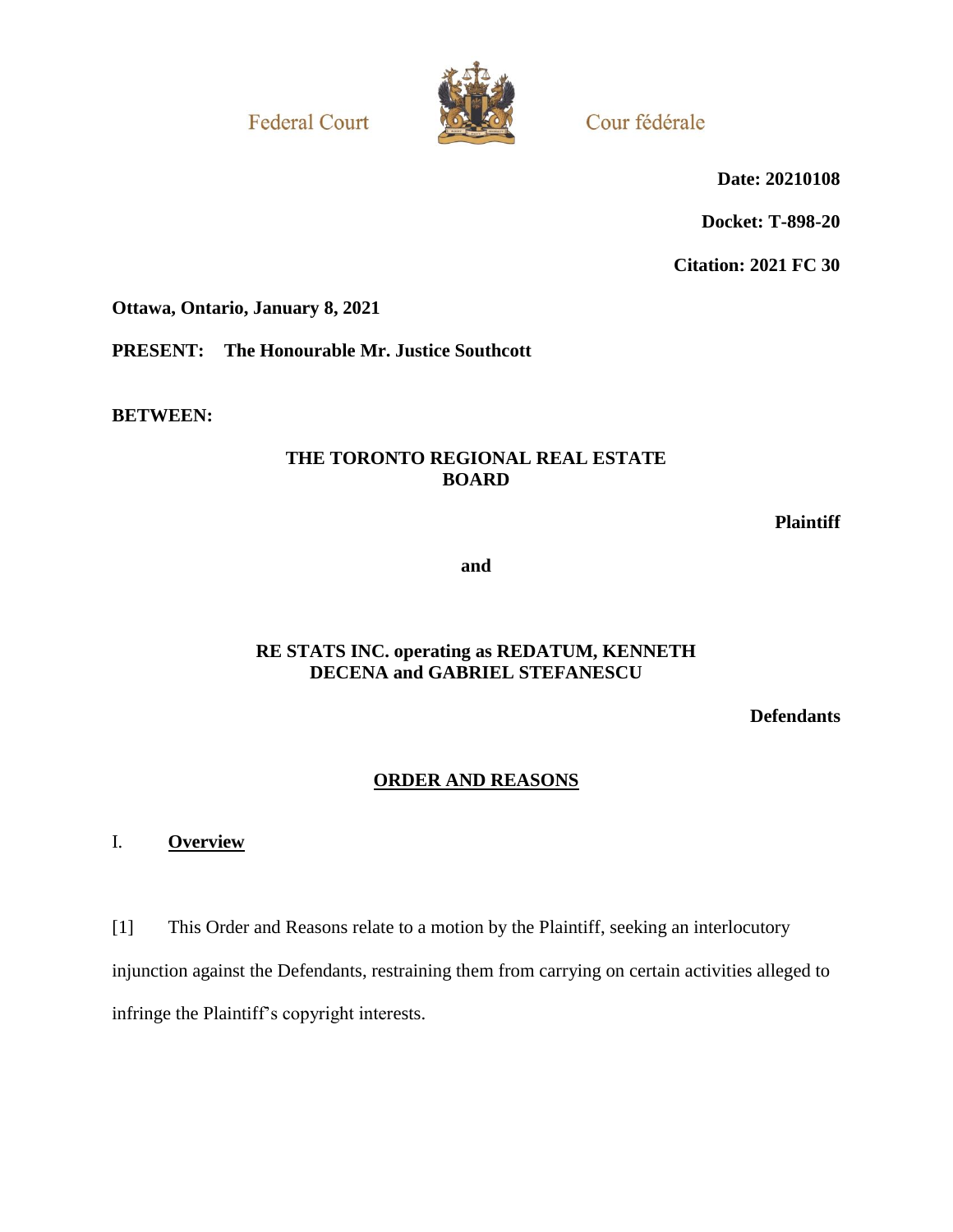[2] As explained in greater detail below, this motion is dismissed, because the Plaintiff has not established that it would suffer irreparable harm if the injunction is not granted, and the balance of convenience in this matter favours the Defendants.

## II. **Background**

[3] The Plaintiff, The Toronto Regional Real Estate Board [TRREB], is a not-for-profit entity incorporated under the laws of the Province of Ontario. It is Canada's largest real estate Board and operates as a trade association on behalf of its members, more than 56,000 licensed real estate brokers and salespersons, the majority of whom are concentrated in the Greater Toronto Area [GTA]. TRREB also has reciprocal agreements with other real estate boards across Canada. One of TRREB's principal activities relates to its development and operation of the TRREB Multiple Listing Service [TRREB MLS], which it describes as a curated online system for access by its real estate professional members and partner real estate boards.

[4] The corporate Defendant, R E Stats Inc., operating as REDATUM [RE Stats], is a company based in Toronto, Ontario, which provides services to parties involved in the real estate industry. The individual Defendants, Gabriel Stefanescu and Kenneth Decena, are alleged by TRREB to be the individuals directing the operations of RE Stats.

[5] TRREB describes the information available through the TRREB MLS as including access to active real estate sales listings, with detailed information related to the sale of real property, and containing archival information, unique photography, detailed neighbourhood descriptions listing schools and community features, and other information related to real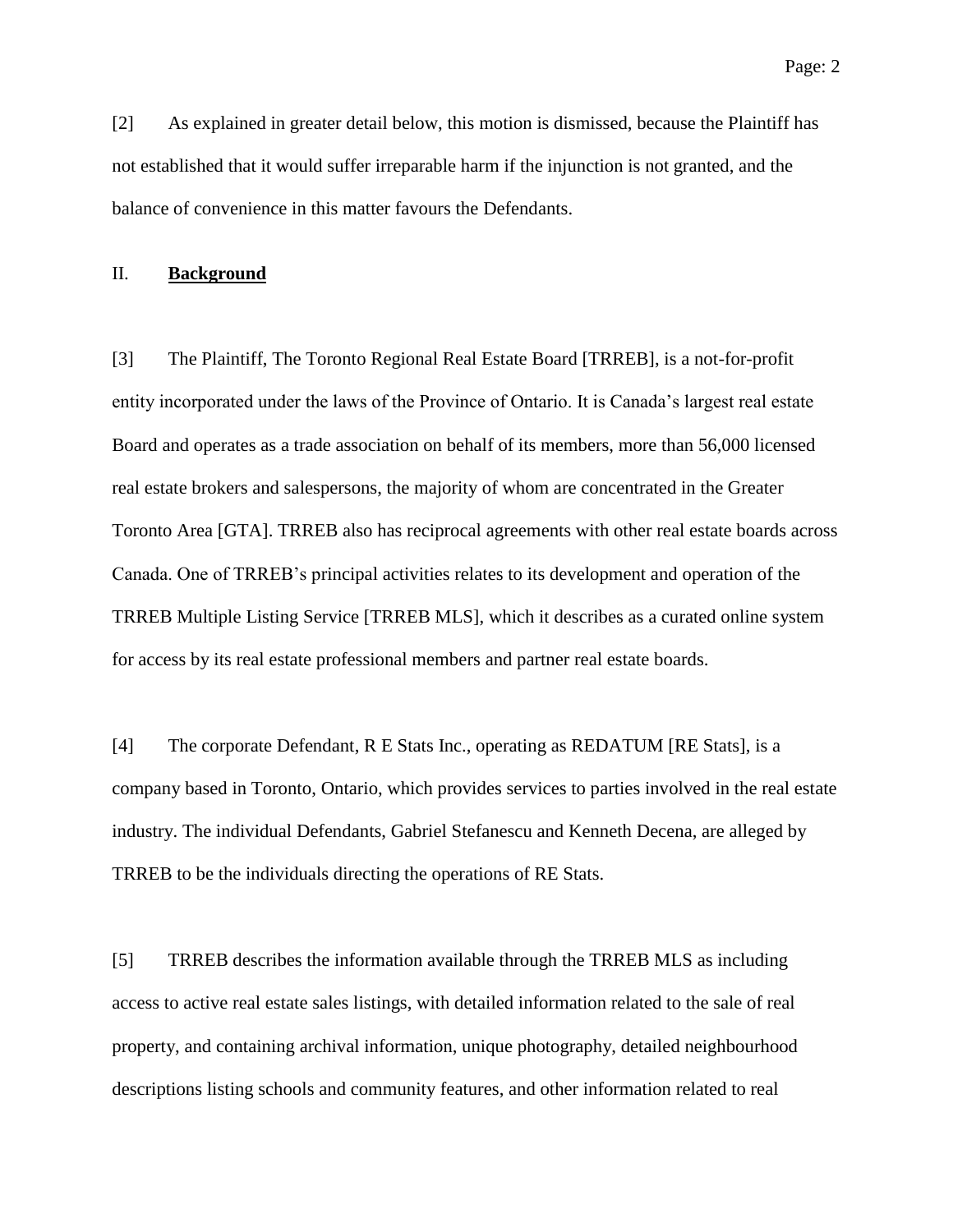property in the GTA and other jurisdictions, including information as to the amounts paid to purchase properties. TRREB Further describes the TRREB MLS, including its design, layout, presentation, manner of access, type and form of information, software application and design, as well as the information contained therein, as proprietary to TRREB and representing a copyrightable work.

[6] Members of TRREB provide information involving real estate listings and sales of real property to TRREB for input into the TRREB MLS. The members' input of such information, and their access to information contained in the TRREB MLS, is governed by Authorized User Agreements [AUAs] between TRREB and its members. TRREB also obtains information about real property from third parties, pursuant to agreements therewith, and makes that information available to TRREB members through the TRREB MLS.

[7] TRREB explains that, in addition to the terms of the AUA, all use of the TRREB MLS is subject to and requires compliance with TRREB MLS Rules and Policies. It also employs what it describes as technological protection measures [TPMs] to safeguard the TRREB MLS from technological attacks as well as theft of the proprietary information that makes up the system. TRREB also states that its members provide to it information that is subject to the terms of the *Personal Information Protection and Electronic Documents Act, SC 2000, c 5 [PIPEDA], which* mandates informed consent to the use of personal information.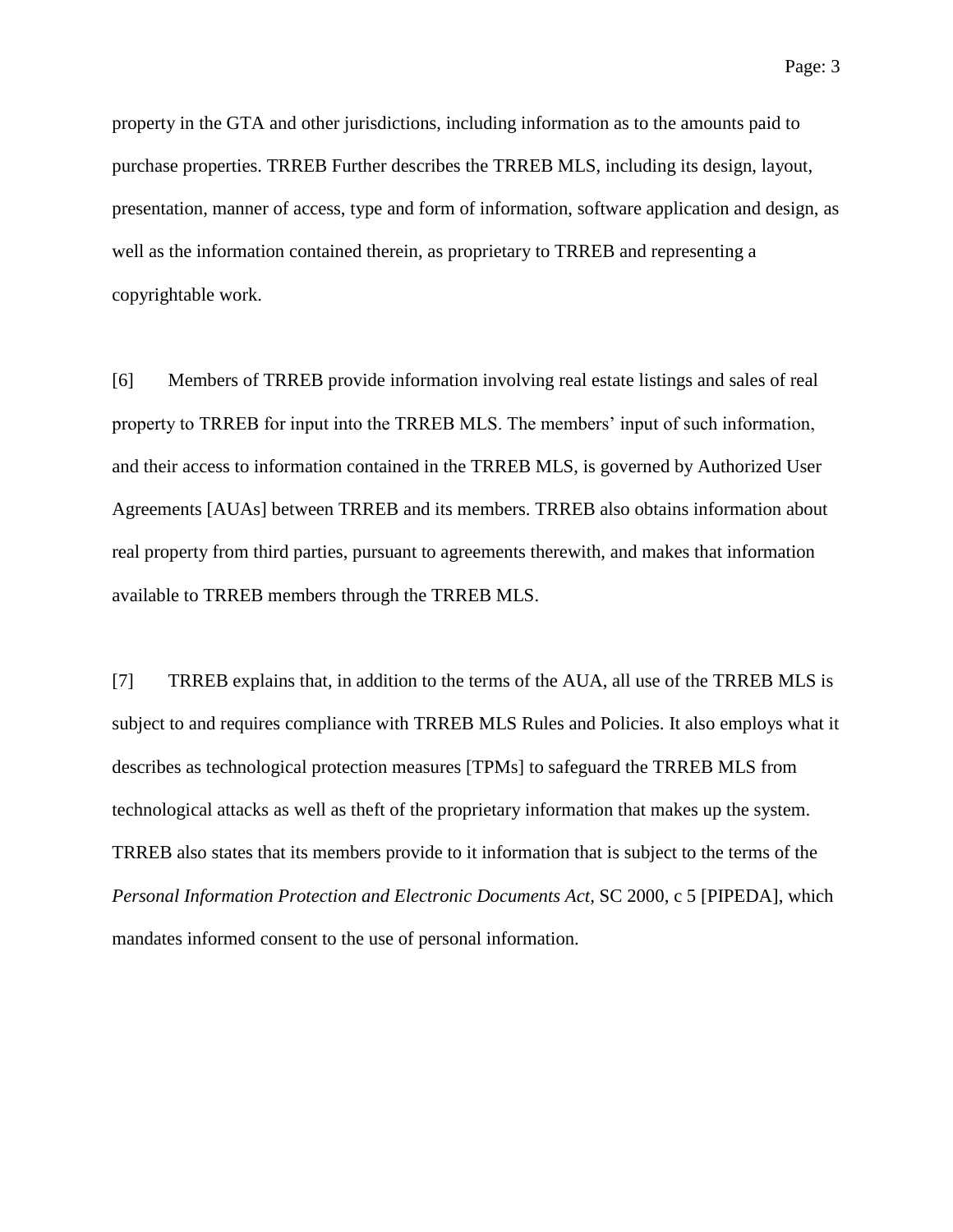[8] The Defendants are not members of TRREB and, according to TRREB, are not eligible to be members, because they are not real estate brokers or salespersons. TRREB describes RE Stats' business as follows:

> Redatum advertises and markets itself to real estate professionals and managers as being able to provide detailed reports related to activities involving general and specific market information related to residential real estate, including as it relates to the performance of real estate professionals and brokerages, so as to be able to generate various reports and statistical analysis for use by its clients. Redatum further indicates that it can provide this information to its customers to assist them in recruiting, as well as to differentiate their client activities within the marketplace from those of others in the market place, including other TRREB members.

[9] TRREB alleges that, in the conduct of this business, the Defendants have obtained unauthorized and illegal access to the TRREB MLS system and its proprietary contents, including by circumventing and bypassing its TPMs, and have downloaded, copied and retransmitted the contents of the system, including personal information contained therein. TRREB describes this conduct as data scraping the TRREB MLS system to monetize its contents for commercial gain and alleges this conduct represents infringement of TRREB's rights, including copyright interests.

[10] On October 19, 2018, TRREB's counsel wrote to RE Stats, to the attention of Kenneth Decena, advising that TRREB had received complaints from its members that RE Stats was publishing reports for realtors using data about them and others based on information derived from the TRREB MLS system. This letter advised that RE Stats was not permitted to access or use data derived from the TRREB MLS system, without license or authorization from TRREB,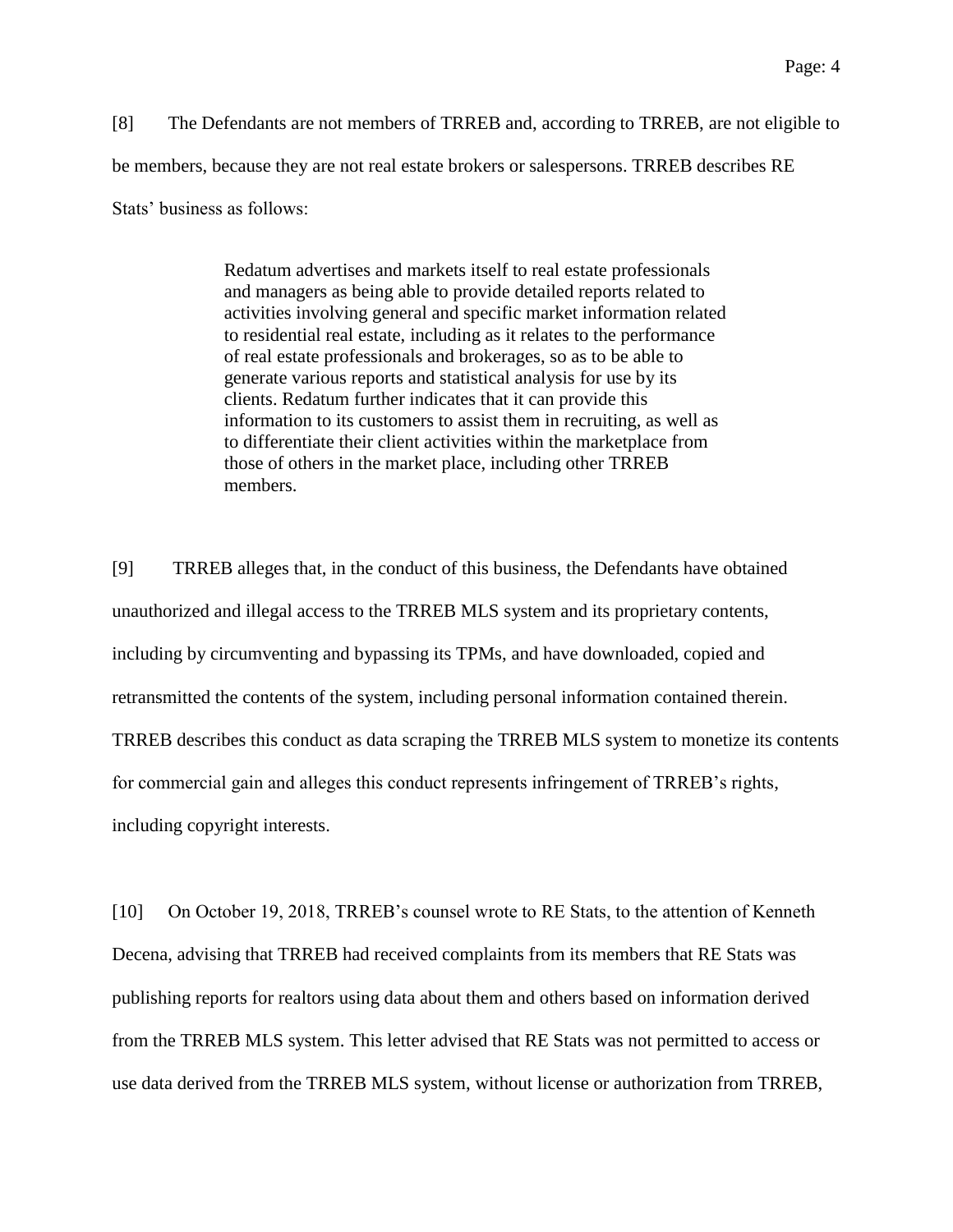and asked that RE Stats advise by October 25, 2018 as to the source of its information about realtors and their transactions on the TRREB MLS system.

[11] After a follow-up letter from TRREB's counsel, Gabriel Stefanescu responded by email dated November 7, 2018, stating among other things that RE Stats does not publish any reports with any data from TRREB and that all data RE Stats employs comes from its clients, which are TRREB members.

[12] There were no more communications between the parties until August 7, 2020, when TRREB's counsel again wrote to RE Stats, this time to the attention of Mr. Stefanescu, explaining that, because of confusion between RE Stats and another entity operating as "ReStats" that conducted business in a similar manner, Mr. Stefanescu's email dated November 7, 2018 had previously been overlooked.

[13] Among other things, TRREB's counsel's letter described Mr. Stefanescu's email as confirming that RE Stats had been accessing the TRREB MLS system as part of the commercial services that it provides to its clients. TRREB's counsel stated that RE Stats' activities represent an infringement of TRREB's proprietary rights in the TRREB MLS system and its contents. Counsel demanded various categories of information related to RE Stats' access to the TRREB MLS system, the use of data and information thereby obtained, and resulting fees and revenues.

[14] TRREB's counsel advised that, in the absence of a positive response by August 14, 2020, TRREB would commence legal action including seeking injunctive relief and orders for the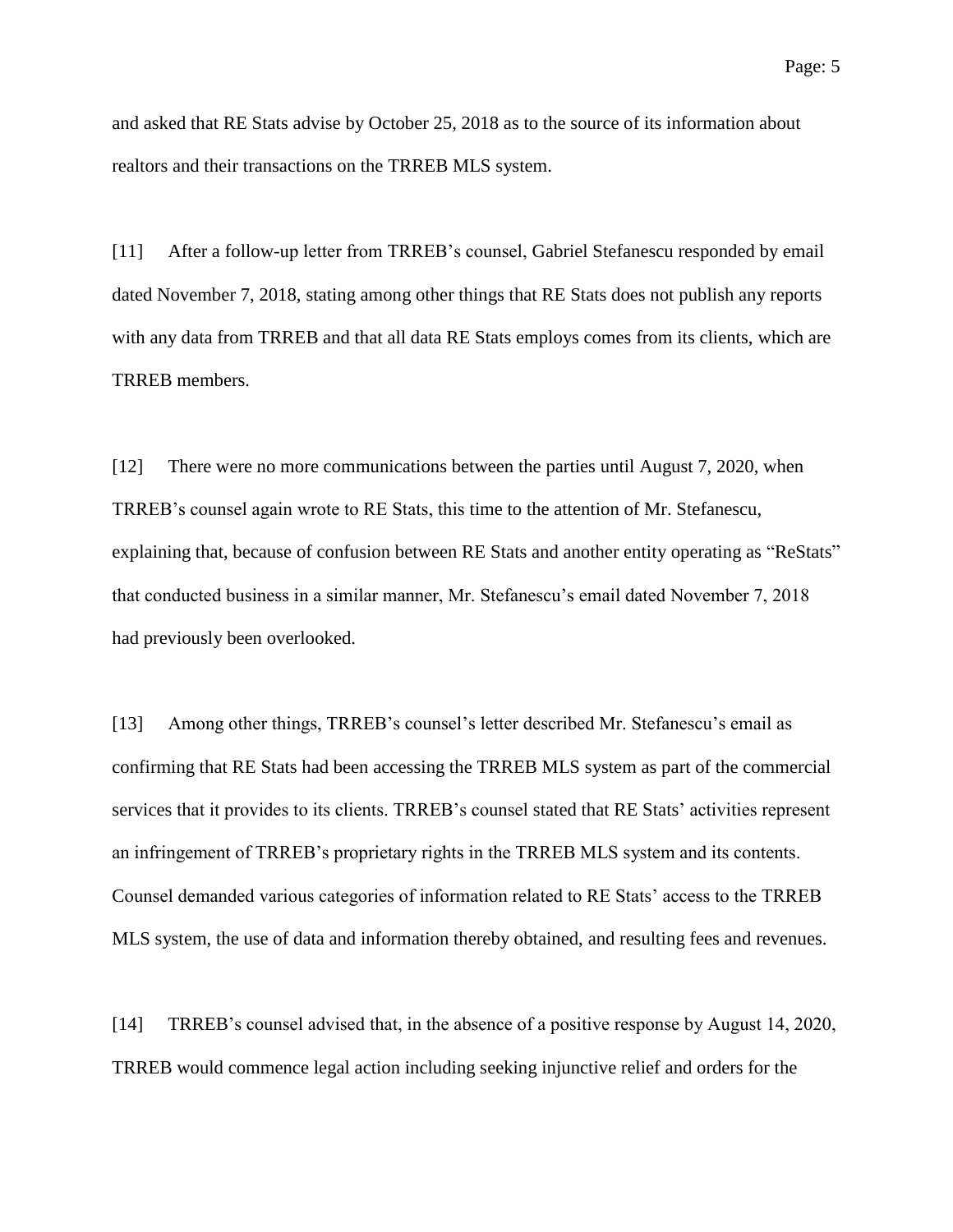production of the requested information. Counsel also advised RE Stats to immediately cease and desist its activities accessing the TRREB MLS system and using TRREB's proprietary data and information for an unauthorized commercial purpose.

[15] On August 11, 2020, TRREB filed a Statement of Claim initiating the within action, claiming various categories of declaratory relief, including in relation to its proprietary rights and copyright interests and infringements thereof by the Defendants, injunctive relief against the Defendants, a mandatory order requiring the provision of certain information, damages, an accounting, and alternatively a statutory award under the *Copyright Act*, RSC 1985, c C-42 [the Act].

[16] On November 17, 2020, TRREB filed the within motion, seeking an interlocutory injunction restraining the Defendants from conducting certain alleged infringing activities and a preservation order requiring the provision of certain information, representing relief similar to that claimed in the action. Its motion is supported by an affidavit sworn by John DiMichele, the Chief Executive Officer of TRREB, which explains TRREB's operations and provides the evidence surrounding the TRREB MLS system and the Defendants' alleged infringement upon which TRREB relies.

[17] The Defendants, RE Stats and Mr. Stefanescu, filed a responding Motion Record, which includes an affidavit sworn by a law clerk in their counsel's office. That affidavit is confined to attaching certain correspondence between counsel leading up to the hearing of this motion, in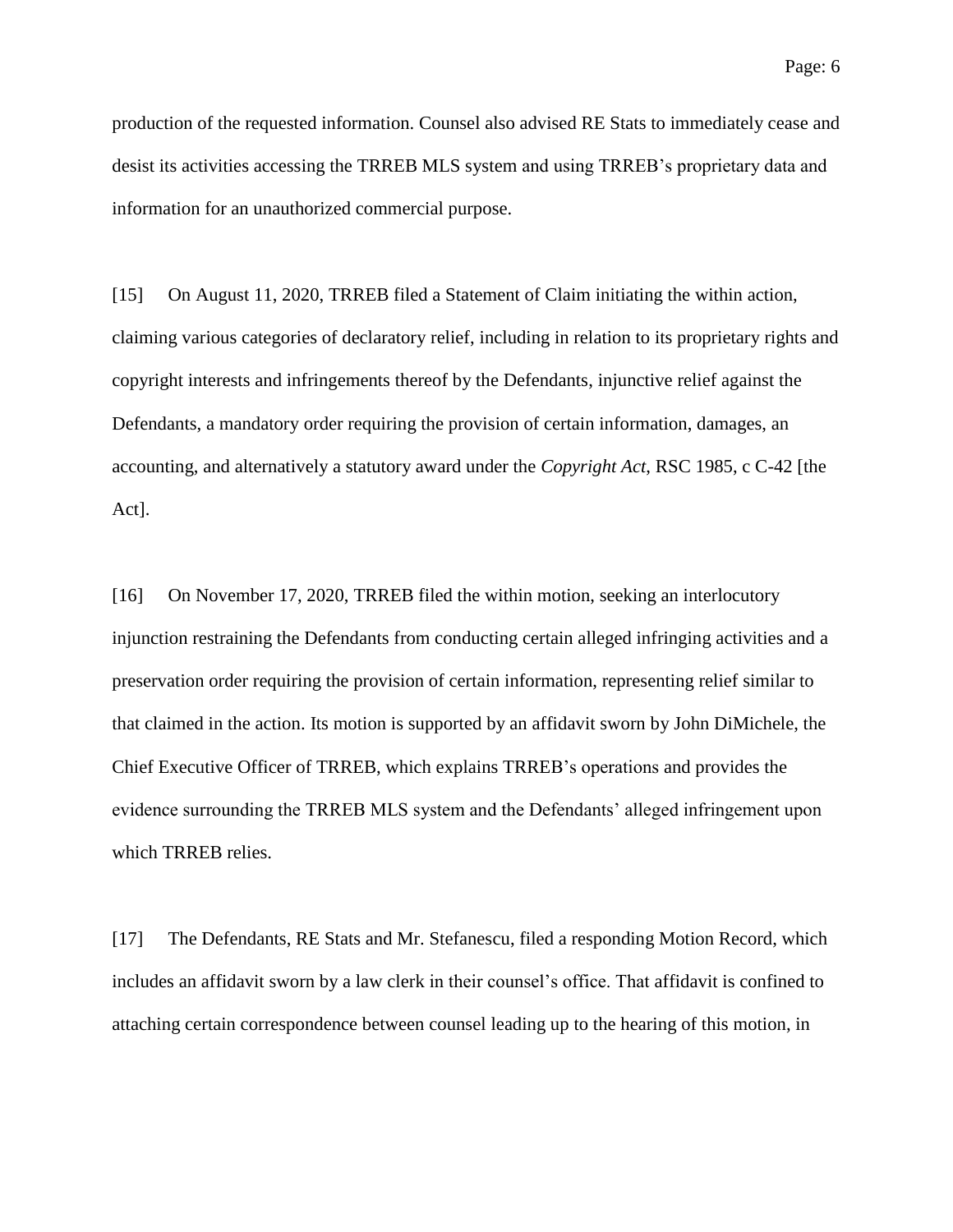support of a request for an adjournment of the hearing. However, at the hearing, counsel for RE Stats and Mr. Stefanescu advised that he preferred that the hearing proceed.

[18] The other Defendant, Mr. Decena, has not entered an appearance in this matter and was not represented at the hearing. TRREB's counsel confirmed that, in the present motion, TRREB is seeking the requested injunctive relief against only RE Stats and Mr. Stefanescu. He also confirmed that TRREB is not pursuing the request for a preservation order set out in the notice of motion. The requested relief is now confined to the following:

> An interlocutory injunction against the Defendants, RE Stats and Mr. Stefanescu, restraining each of them, their officers, directors, employees, agents, assigns, servants, or any person acting under their direction, or any person having knowledge thereof:

> > i. from accessing, copying, data scraping, downloading, displaying, distributing, accessing to make available for distribution, streaming for public display, any and all information obtained in any manner from the TRREB MLS and any of the systems or services operated by TRREB in relation to the TRREB MLS and from implementing any means or method to avoid, bypass, remove, deactivate, impair or circumvent any TPMs put in place to protect or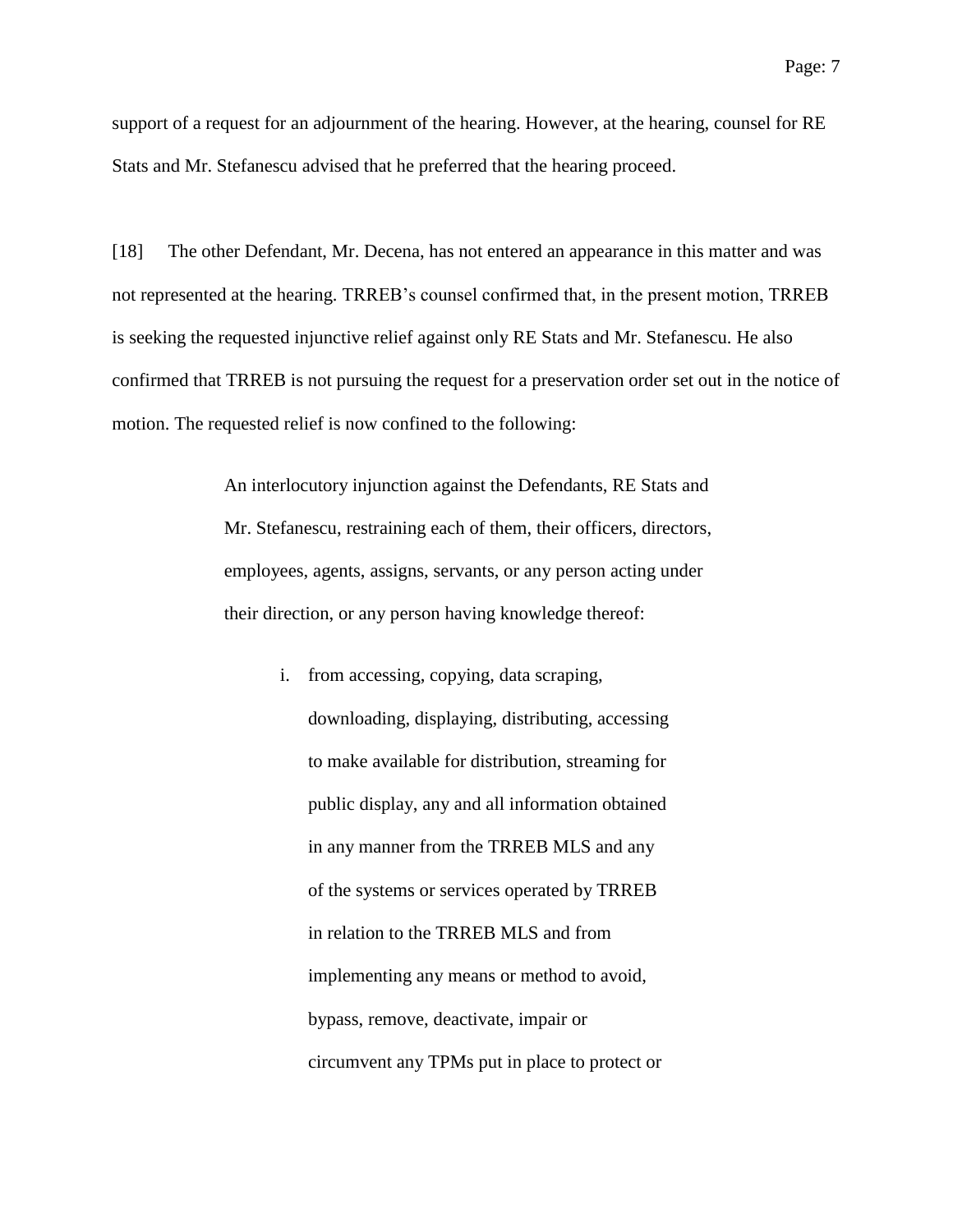limit access to the TRREB MLS and TRREB's online systems and services;

- ii. from operating, conducting or having any involvement in or providing or offering any means to access the TRREB MLS and TRREB's online systems and services, or assisting in the collection, display and distribution of any information obtained from the TRREB MLS and TRREB's online systems and services;
- iii. from maintaining, operating, implementing, marketing or having any involvement with any business or enterprise used in any manner or form for the purpose of providing or offering a means to access the TRREB MLS and TRREB's online systems and services by any means or method, including any Internet-based technology, without the express written permission of TRREB.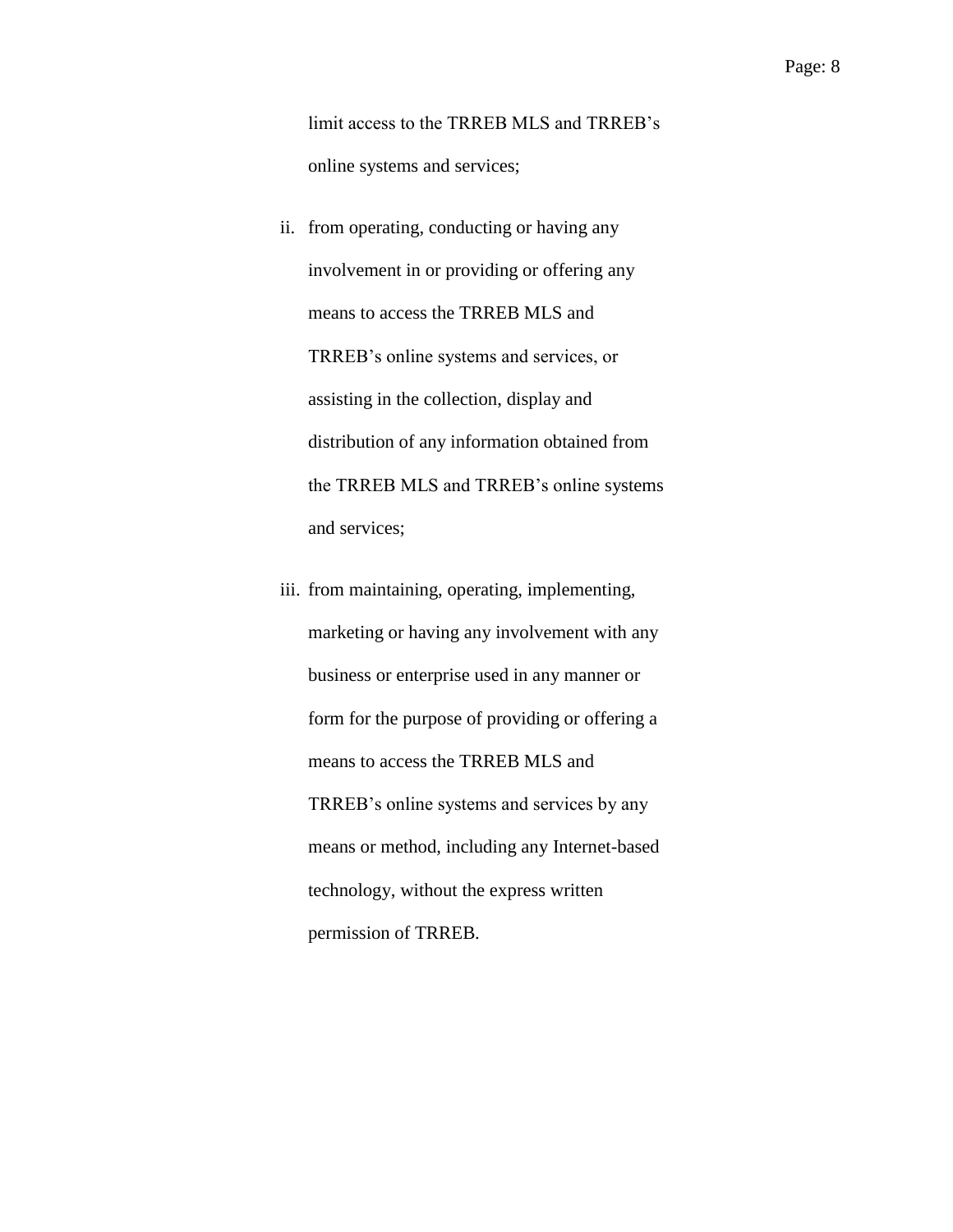### III. **Issue**

[19] TRREB's motion raises the sole issue of whether it has satisfied the test to obtain an interlocutory injunction.

### IV. **Analysis**

A. *Test for an Interlocutory Injunction*

[20] The test for obtaining an interlocutory injunction is well settled. The party seeking the injunction is required to establish the following (see *RJR MacDonald Inc v Canada (Attorney General)*, 1994 SCC 117 [*RJR MacDonald*] at paras 48, 81-85):

- A. There is a serious issue to be tried;
- B. The party seeking the injunction will suffer irreparable harm, which cannot be compensated by an award of damages, if the injunction is not granted; and
- C. The balance of convenience favours the party seeking the injunction.
- B. *Serious Issue*

[21] The threshold for satisfying the first element of the test to obtain an interlocutory injunction is low. The party seeking the injunction must convince the Court only that the case on its merits is neither frivolous nor vexatious (see *RJR MacDonald* at para 83).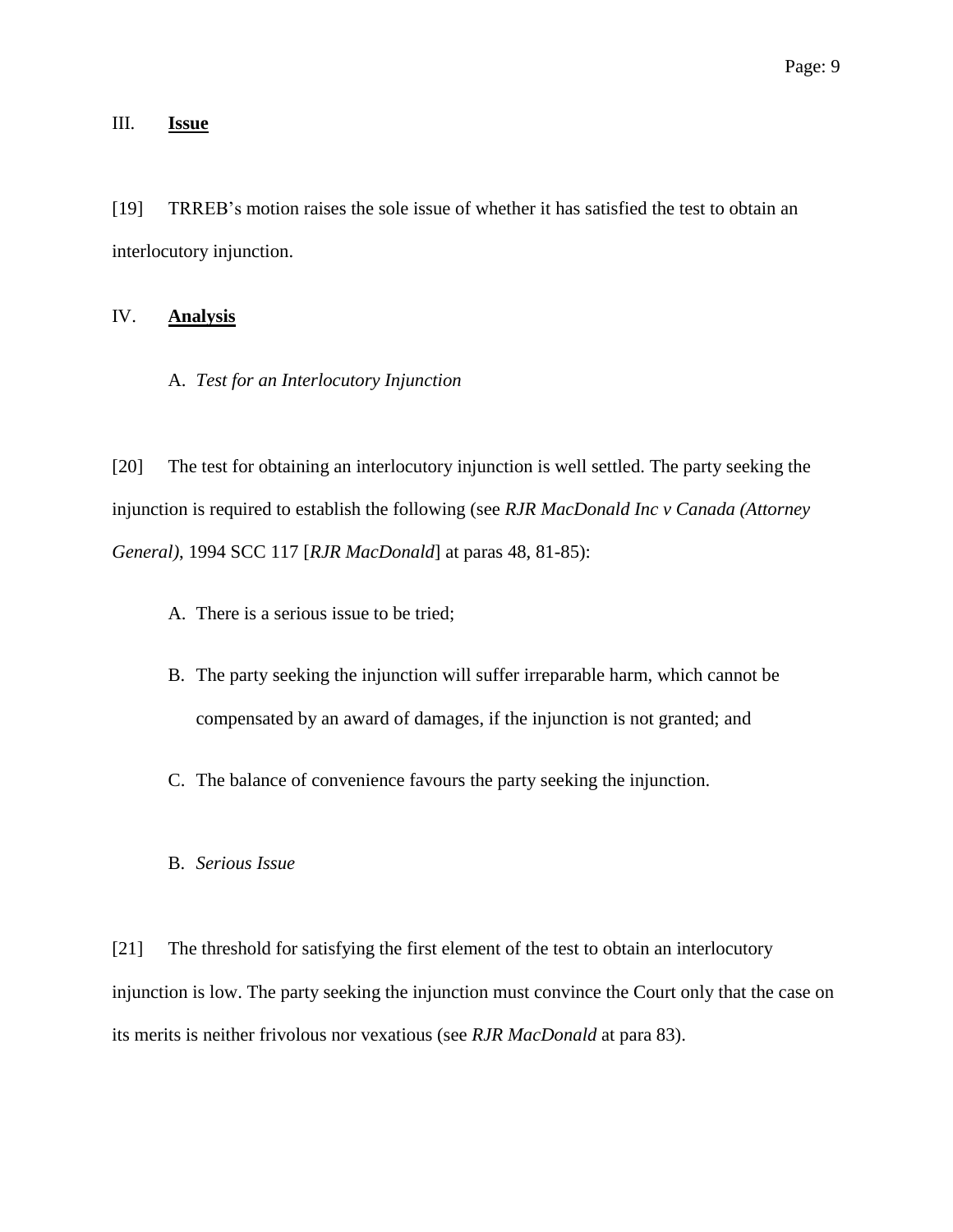[22] In broad strokes, TRREB alleges that the TRREB MLS is a copyrightable work, that it is the owner of the copyright, and that the Defendants have infringed that copyright by accessing that work illegally and without authorization from TRREB, circumventing TPMs to do so, and monetizing the contents of that work through the information, analysis and reports the Defendants provide to real estate professionals who are the Defendants' clients.

[23] The Defendants dispute that the TRREB MLS is a copyrightable work, that they have illegally accessed TRREB MLS, and that their activities represent an infringement of copyright interests protected by the Act. They argue that the limited evidence available in this motion indicates that the data employed by the Defendants, in providing services to their clients, is obtained from those clients. The Defendants submit there is no evidence they have accessed the TRREB MLS system, let alone unlawfully.

[24] Moreover, the Defendants argue that TRREB has not adduced sufficient evidence to establish that the TRREB MLS is a copyrightable work or that the Defendants' alleged unlawful activities would represent copyright infringement. The Defendants note the frequent references in TRREB's allegations to infringement of TRREB's proprietary rights to the information in the TRREB MLS system. The Defendants argue that, even if their activities constituted infringement of such rights, they are not intellectual property interests protected by federal law and within the jurisdiction of the Federal Court (see, e.g., *Netbored Inc v Avery Holdings Inc*, 2005 FC 490 at paras 22-24).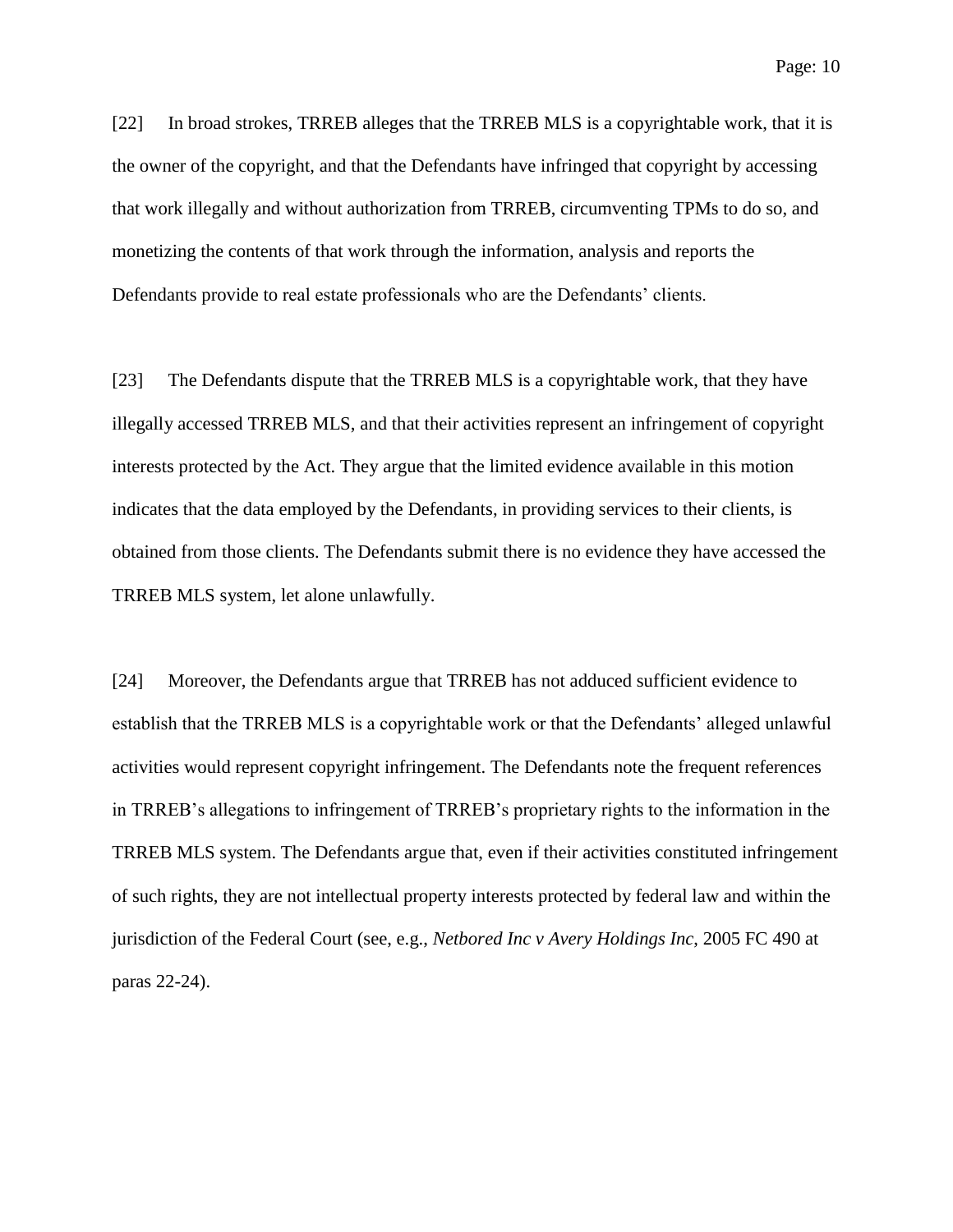[25] The Defendants rely in particular on the decision in *The Toronto Real Estate Board v Commissioner of Competition*, 2017 FCA 236 [*Toronto Real Estate Board*] at paras 183-196, which considered the availability of copyright protection for the database of the Plaintiff that was under consideration in that appeal from the Competition Tribunal. The Federal Court of Appeal concluded that the Plaintiff had not put forward persuasive evidence that demonstrated the degree of skill, judgment or labour, employed in compiling the database, necessary to show originality and therefore the availability of copyright.

[26] In response, TRREB submits that *Toronto Real Estate Board* considered only a subset of the TRREB MLS system, which was the subject of the Competition Tribunal order under appeal, and submits that the conclusion of the Federal Court of Appeal, that the Plaintiff could not avail itself of a position based on copyright, was based on insufficiency of evidence adduced in that proceeding. I note that, perhaps in anticipation of being confronted with *Toronto Real Estate Board,* Mr. DiMichele's affidavit refers on multiple occasions to skill and judgment exercised by TRREB in the design of the TRREB MLS.

[27] In response to the Defendants' argument that TRREB has not adduced sufficient evidence that the Defendants' alleged unlawful activities would represent copyright infringement, TRREB recognizes that it has been unable to determine the exact means used by the Defendants to obtain access to the TRREB MLS system. However, it submits that the Defendants have acknowledged, through Mr. Stefanescu's November 7, 2018 email, that their business employs data from the TRREB MLS system, and TRREB emphasizes that the Defendants have chosen not to adduce, in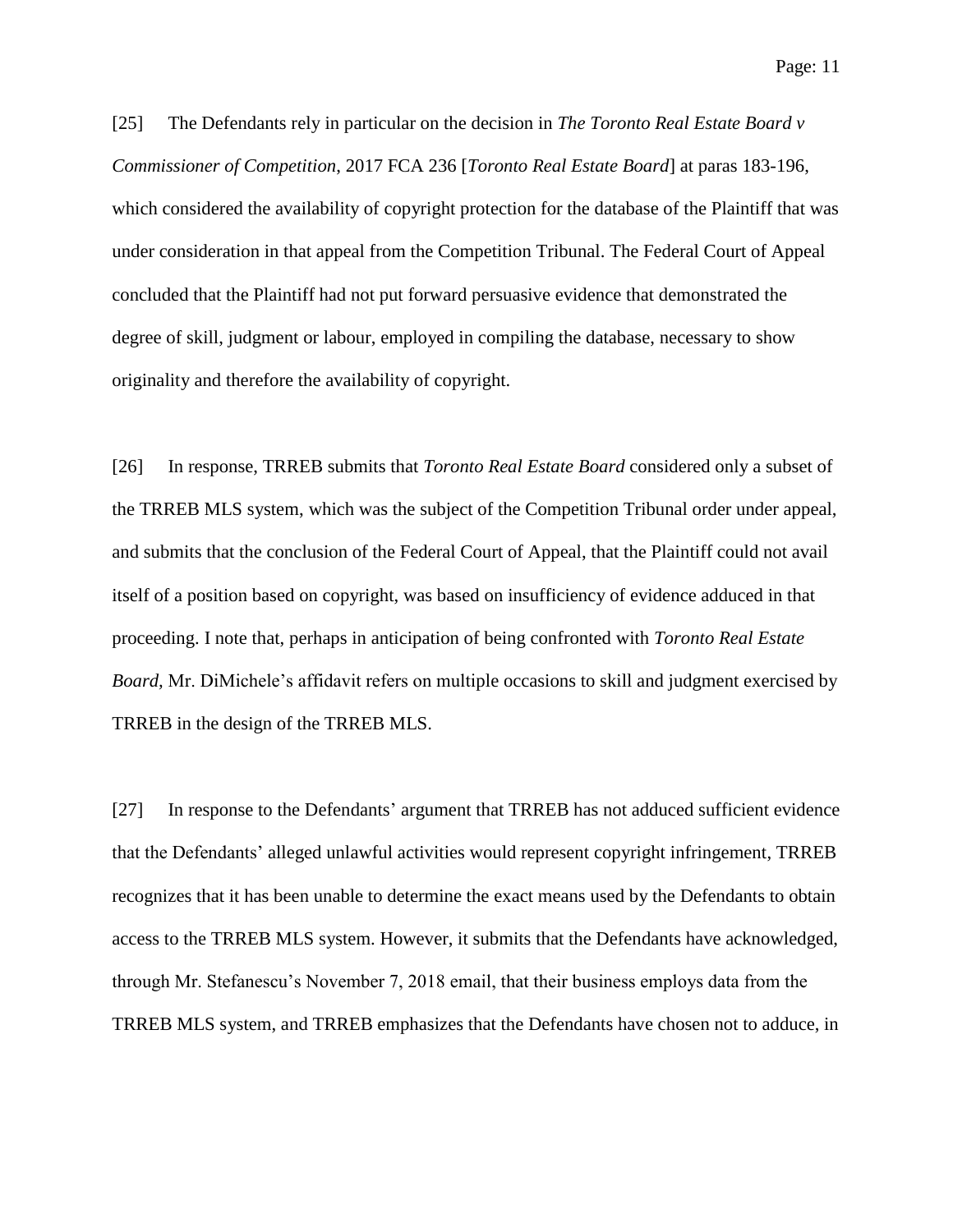response to this motion, any evidence establishing the details as to how they obtain or use such data.

[28] TRREB also relies on particular provisions of the Act, including the presumption in favour of copyright contained in s 34.1(1) and the prohibition against circumvention of TPMs set out in s 41.1. TRREB argues that, even if the Defendants are accessing the data in the TRREB MLS system through the TRREB members that are also the Defendants' clients, as opposed to a more technical method of achieving such access, this still represents a contravention of s 41.1 for which TRREB can seek relief under the Act.

[29] My decision on this first element of the *RJR MacDonald* test turns on the low threshold applicable to satisfaction of this element. The arguments raised by the Defendants, both as to whether the interests asserted by TRREB are subject to copyright protection and as to whether the Defendants' activities represent an infringement of such interests, will have to be addressed as this litigation proceeds, with the benefit of a more fulsome evidentiary record than is presently before the Court. I will therefore refrain from providing any detailed analysis of the merits of the parties' respective positions on these issues. For present purposes, having considered the parties' respective arguments, I find only that TRREB's case is neither frivolous nor vexatious. TRREB satisfies the first element of the test, and I must consider the other two elements.

#### C. *Irreparable Harm*

[30] In support of TRREB's position that it will suffer irreparable harm if the requested injunction is not granted, Mr. DiMichele deposes as follows: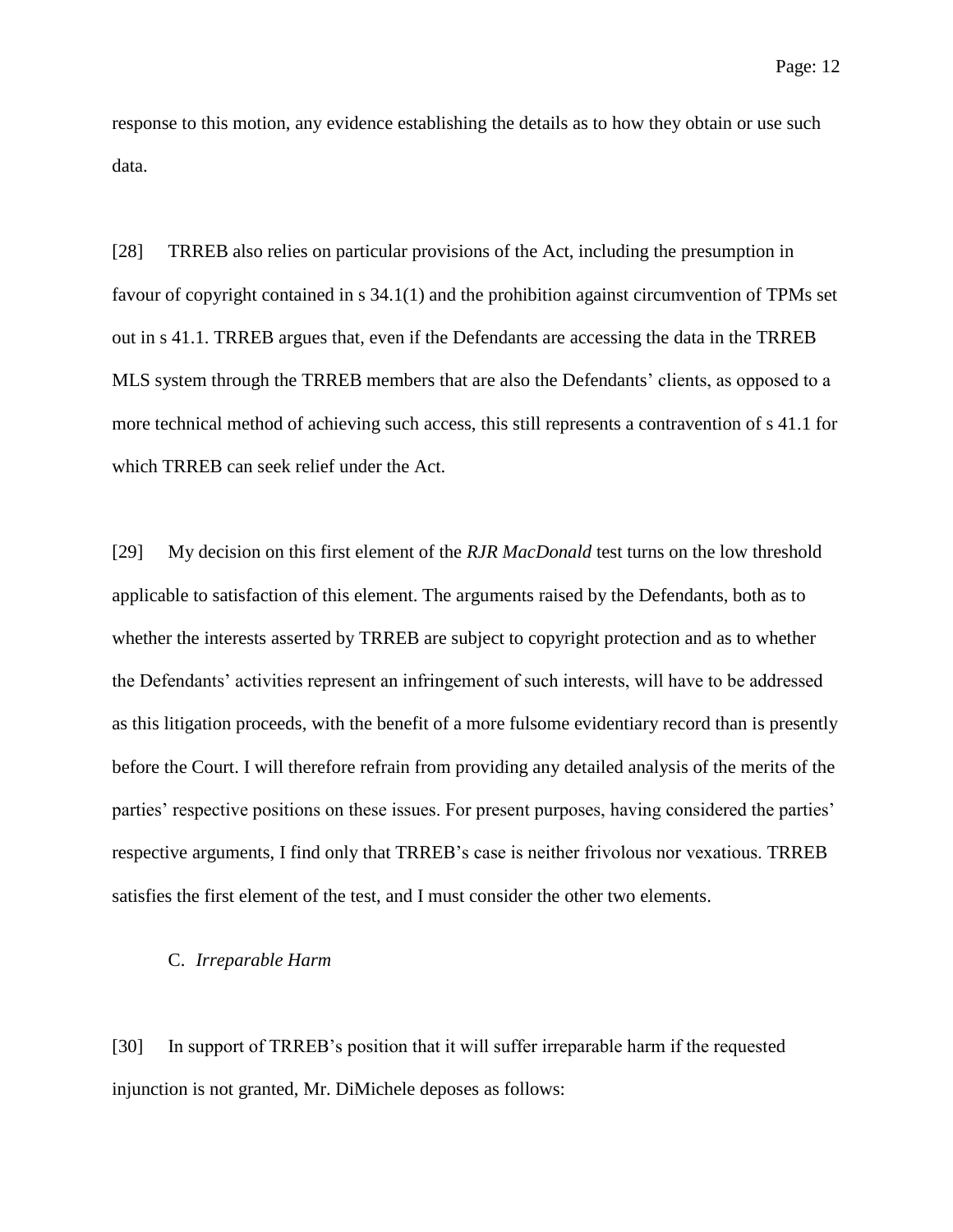74. TRREB has suffered and continues to suffer irreparable harm as a result of the conduct of the defendants and their blatant unauthorized actions which threatens the integrity of the TRREB MLS system and TRREB's entire service operated on behalf of its members and their clients. The entire TRREB MLS system and cooperative, in partnership with other real estate boards, has been developed and maintained at great cost and expense. It is premised on being able to maintain the security of the TRREB MLS system and the information contained thereon for the benefit of its members who collectively pay for it through their membership fees, and benefit from its use and continued development in relation to their real estate brokerage businesses to their clients.

75. Additionally, the content of the TRREB MLS is based upon the collective input from TRREB's partners, members and their clients who entrust that their information will be protected and only used in accordance with the agreements entered into with TRREB, as well as information which has been provided to TRREB under license by parties subject to specific terms of use which were breached by the Defendants. If TRREB cannot stop the misuse of that information entrusted to it and breaches of the obligation owed to it, it will have a significant and irreparable impact on TRREB, the integrity of the TRREB MLS system and the services that TRREB offers to its members as well as safeguard members' personal information.

[31] The Defendants submit that this evidence is little more than a bald, unsubstantiated assertion that TRREB will suffer irreparable harm if this motion is dismissed. The Defendants argue that TRREB has adduced no evidence of any harm, let alone irreparable harm, that would result from the Defendants continuing to carry on business pending adjudication of this action on its merits.

[32] I agree with the Defendants' position on this issue. An applicant for an injunction must satisfy the second element of the test on a balance of probabilities, based on clear and compelling evidence (see, e.g., *Haché c Canada (Ministre des Pêches & des Océans),* 2006 FCA 424 at para 11). I appreciate that TRREB's evidence explains the considerable cost and efforts expended to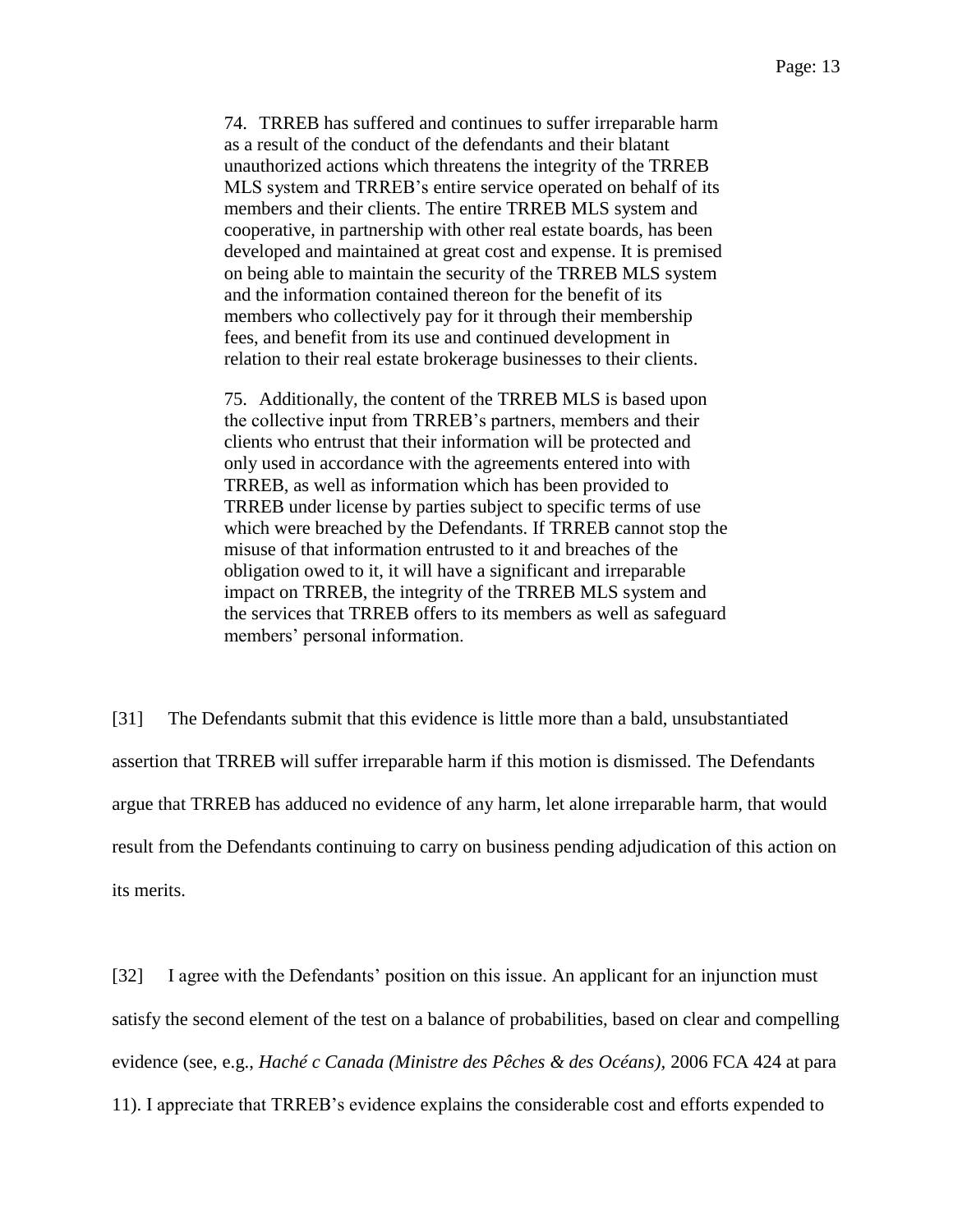safeguard the TRREB MLS system and its contents. The evidence also speaks to risk that unauthorized access to the system could result in disclosure of information that was provided by third parties, in breach of agreements between TRREB and those parties and/or contrary to PIPEDA. However, the evidence adduced on this motion (including Mr. Stefanescu's November 7, 2018 email and screenshots from RE Stats' website upon which TRREB relies) provides very little detail as to the information employed by the Defendants in their business model. That evidence does not establish whether, or to what extent, third-party information is used, and it is insufficient to establish whether, based on disclosure of third-party information or otherwise, TRREB would suffer the harm it alleges.

[33] Mr. DiMichele states that, in the absence of an injunction, TRREB will suffer a significant and irreparable impact on the integrity of the TRREB MLS system. However, the Defendants make the compelling point that they have continued conducting business since TRREB became aware of their activities in 2018. TRREB's evidence is that it became aware of the Defendants' business activities in 2018 as a result of members' complaints. I recognize TRREB's explanation that it did not act upon this information for two years because it mistakenly believed that RE Stats was the same as another business with a very similar name. However, to the extent that TRREB is concerned about attrition in its membership or other harm resulting from an impact on the integrity of the TRREB MLS system, there is no evidence that such harm has been identified over this two year period. In my view, these facts militate significantly against TRREB's ability to establish irreparable harm.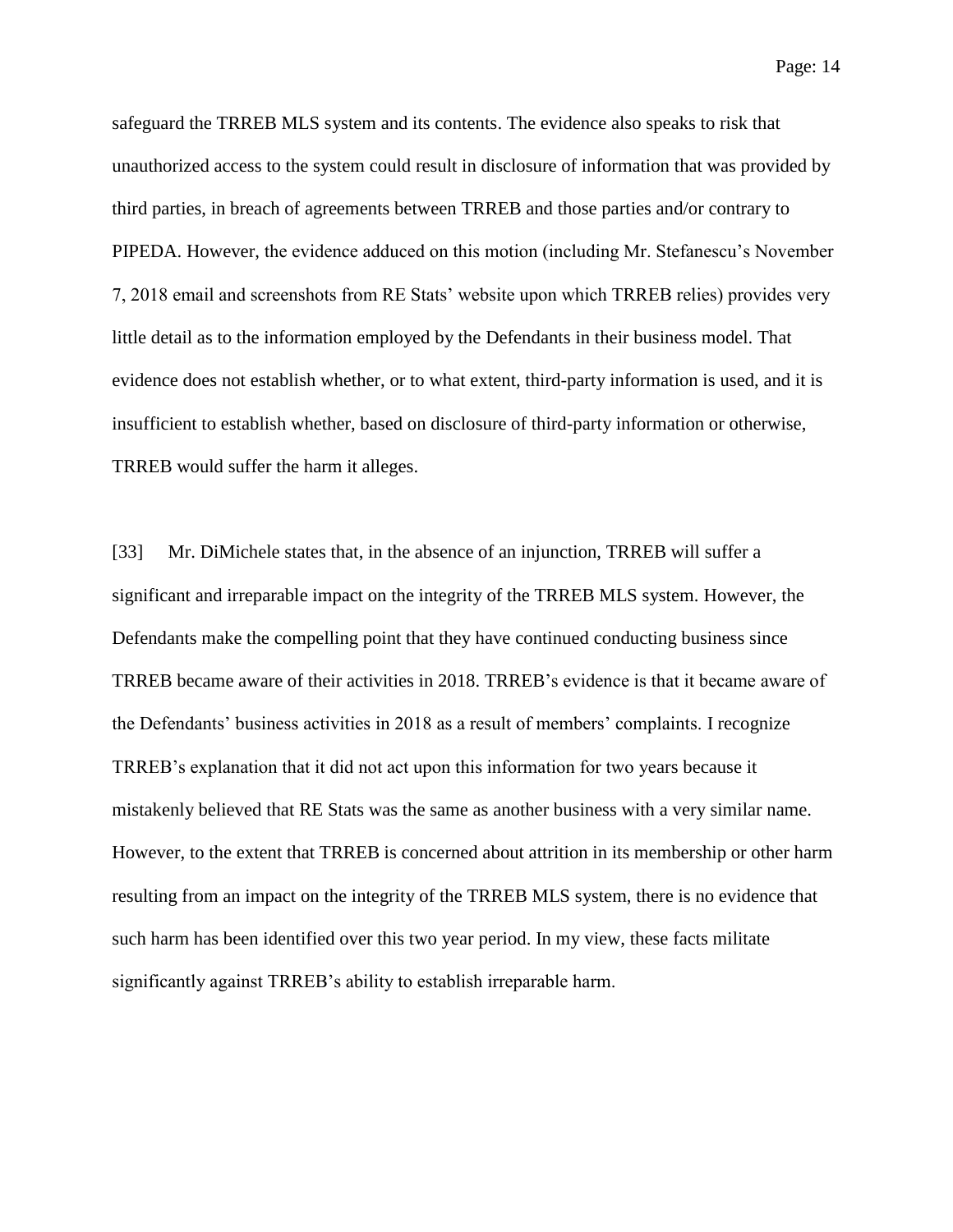[34] I conclude that TRREB has not satisfied the second element of the *RJR MacDonald* test. The test is conjunctive and, strictly speaking, it is therefore unnecessary for me to consider the third element. However, I will briefly turn my attention to this element.

#### D. *Balance of Convenience*

[35] This element of the test considers which party will suffer the greater harm from granting or refusing the injunction pending a decision on the merits. In my view, this element clearly favours the Defendants. Consistent with my above analysis of irreparable harm, there is little evidence that TRREB will suffer significant harm pending adjudication of this action on the merits. If TRREB prevails at trial, it can then seek appropriate remedies against the Defendants.

[36] On the other hand, the Defendants submit that granting the injunction could bring RE Stats' business to a halt while this litigation proceeds. I note TRREB's response that this submission by the Defendants is tantamount to an admission that they are carrying on infringing activity. However, I agree with the Defendants that this argument by TRREB is not particularly responsive to the question of which party is favoured by the balance of convenience. I have already found that TRREB's allegations raise a serious issue to be tried. The balance of convenience considers which party will suffer the most harm, pending adjudication on the merits, if it is unsuccessful on the injunction motion. That analysis favours permitting the Defendants to continue to conduct their business during the period prior to trial.

[37] As TRREB has not satisfied the test for injunctive relief, this motion will be dismissed.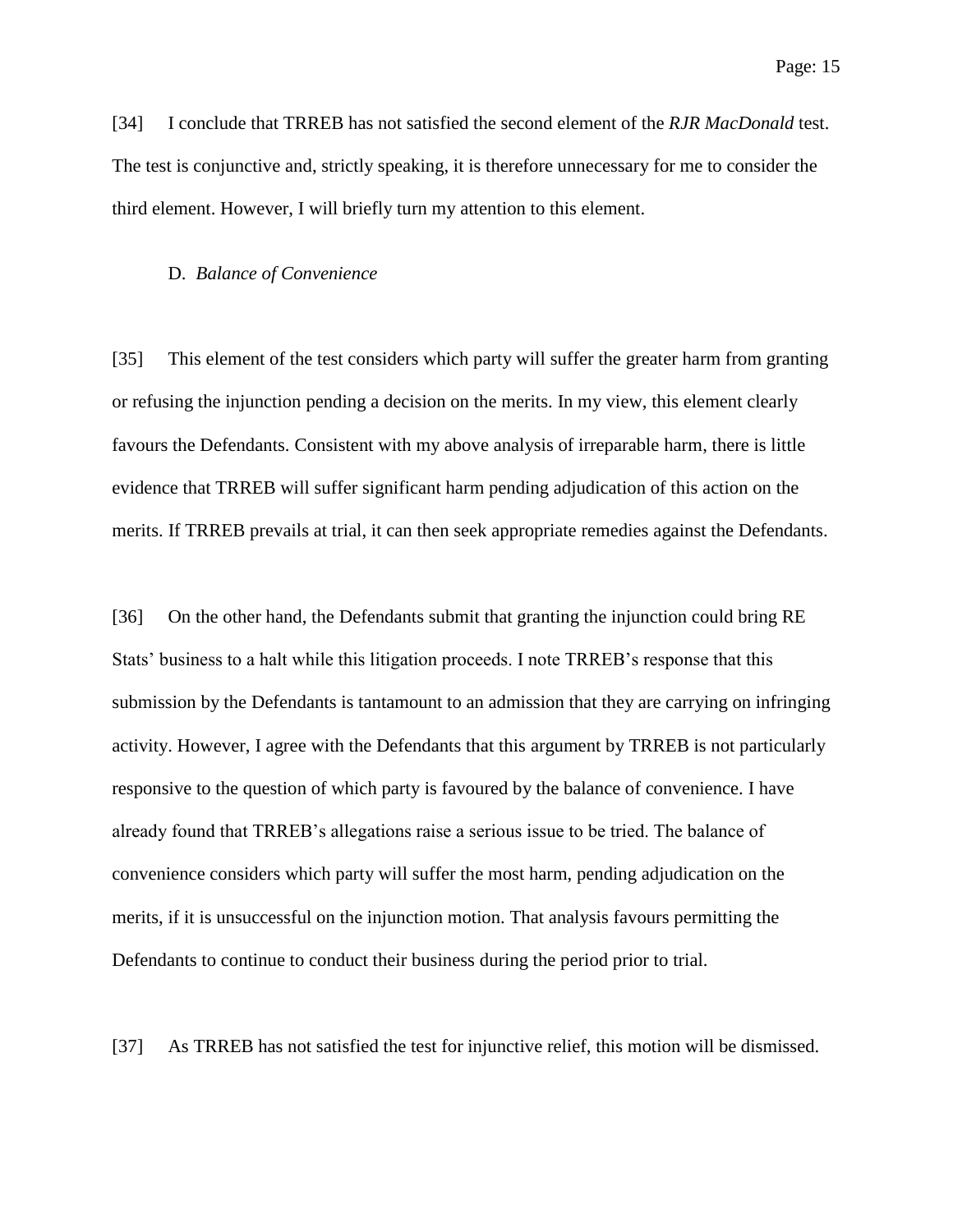## V. **Costs**

[38] Each of the parties seeks costs in the event of its success in this motion. TRREB submits that it is appropriate that costs be in the cause. The Defendants argue that costs should follow the event of this motion, in any event of the cause. They also argue that they should receive elevated costs, because TRREB's approach to this motion represents an abuse of process. The Defendants submit that it was abusive for TRREB to set this motion down for a one hour hearing during General Sittings, anticipating the Defendants requesting an adjournment, and that TRREB's objective was to force the Defendants to agree to interim injunctive relief pending later adjudication of the motion for interlocutory relief.

[39] I agree with the Defendants that costs should follow their success in this motion. However, I disagree that the record demonstrates abusive conduct by TRREB warranting an elevated costs award. The Defendants (RE Stats and Mr. Stefanescu) shall have their costs of this motion, calculated based on Column III of Tariff B, plus reasonable provable disbursements. This calculation will account for the fact the hearing of the motion proceeded on two separate days, with an adjournment in between to address an exhibit that had inadvertently been omitted from the Plaintiff's affidavit.

[40] My Order will reflect that the parties should make an effort to agree on the calculation of costs, failing which they can be assessed.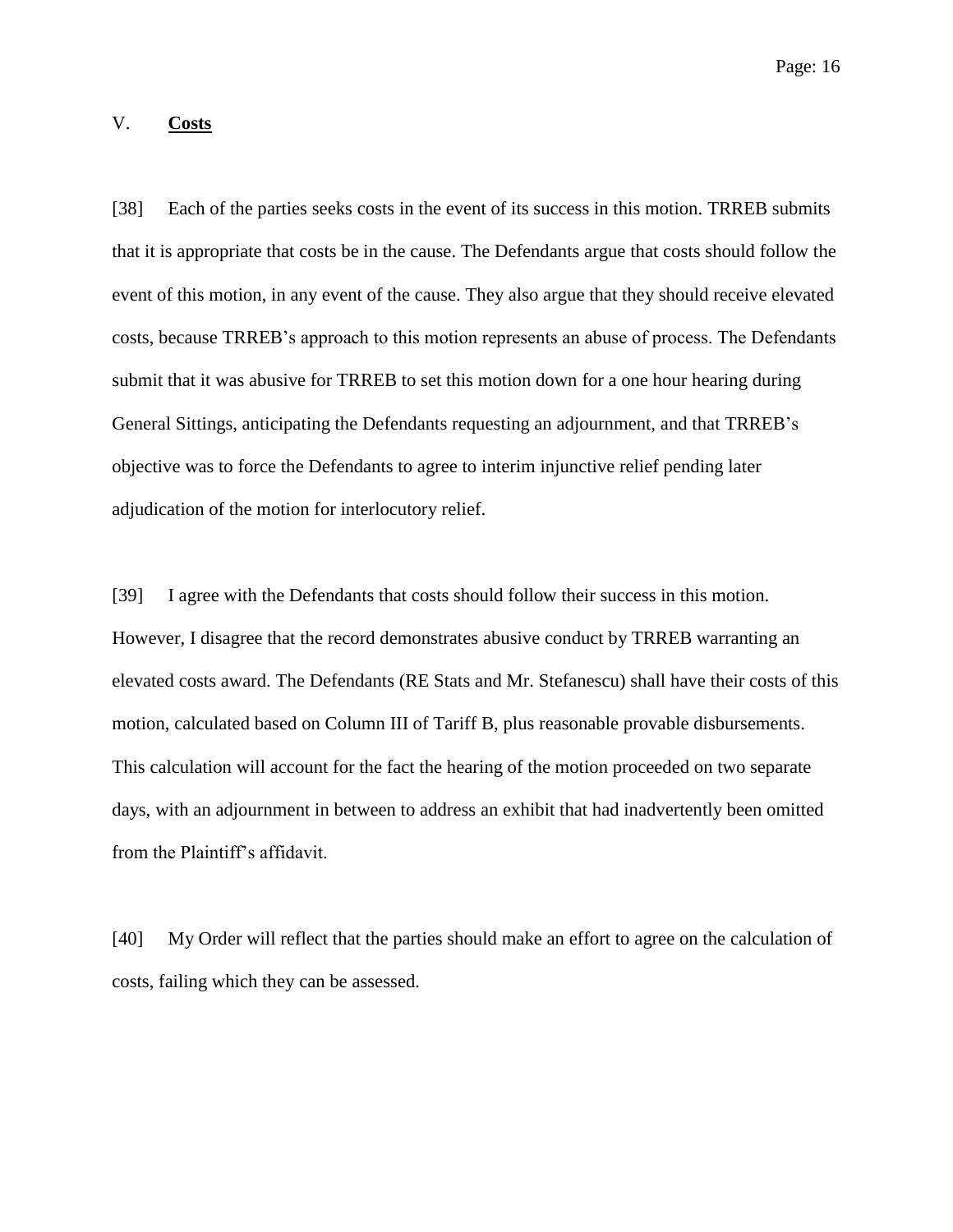### **ORDER IN T-898-20**

### **THIS COURT ORDERS** that:

- a. The Plaintiff's motion for an interlocutory injunction is dismissed.
- b. The Defendants, Re Stats Inc. and Gabriel Stefanescu, are awarded costs of this motion, payable in any event of the cause. Costs shall be calculated based on Column III of Tariff B, plus reasonable provable disbursements, to be assessed if the parties cannot agree on their quantification.

"Richard F. Southcott" Judge